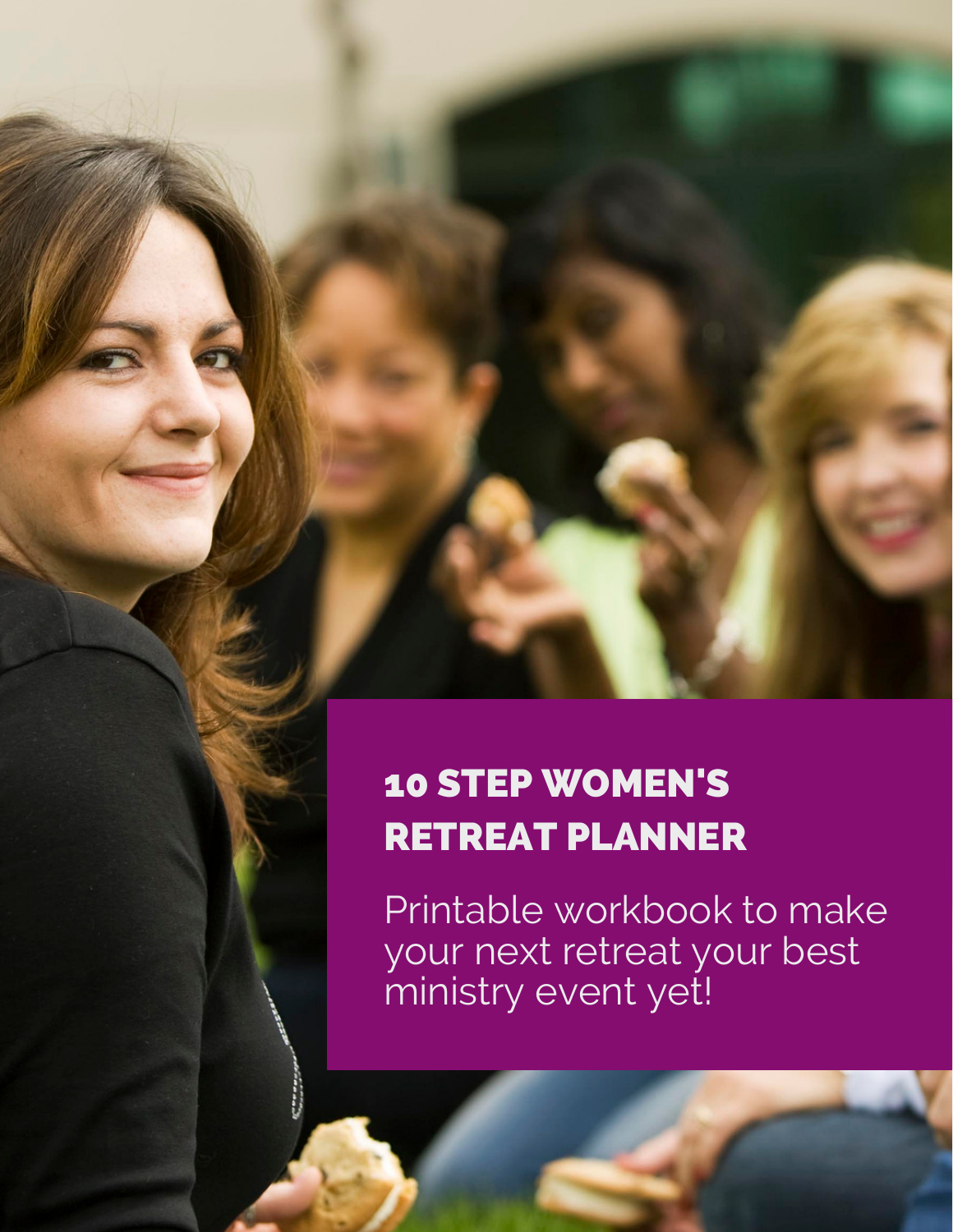### THE SURPRISING SECRET TO A L I F F - CHANGING WOMEN'S RETREAT ISN'T WHAT YOU THINK.

### **Here's something you already know: Women aren't one-size-fits all.**

We like different things, we have different gifts, and we come in different shapes and sizes.

When it comes to a women's retreat, though, we tend to follow a one-size-fits-all mold. This mold looks like a speaker teaching in front of a room while everyone else takes notes. It's worked okay for a lot of years, but…

*…there's a better way.*

The secret to a life-changing women's retreat isn't finding a good speaker. Because no matter how good her message is, there's something else surprisingly more important. What is it?

#### **The women in the audience.**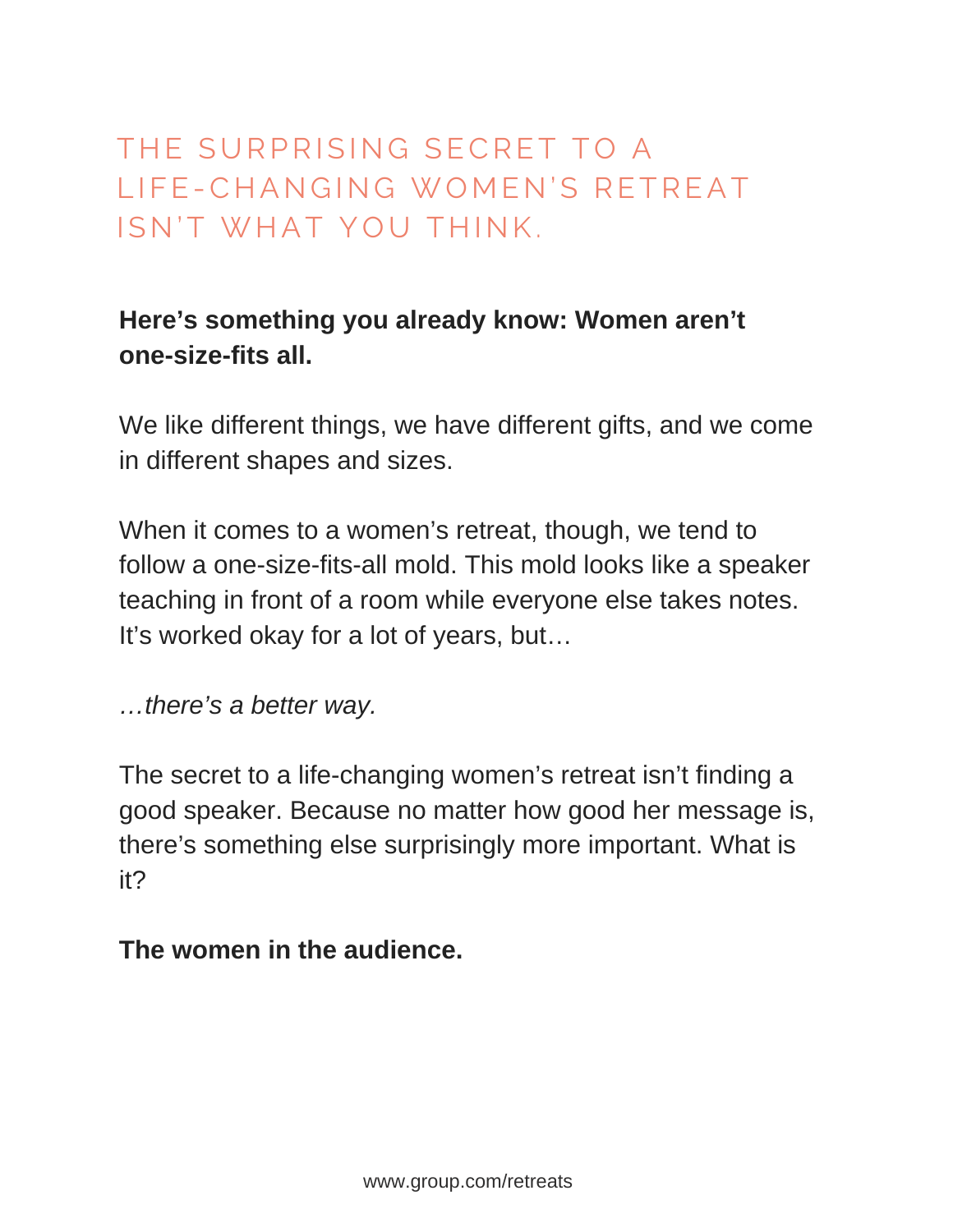### THE SURPRISING SECRET TO A L I F F - CHAN GIN G RETREAT IS **R E L A T I O N S H I P S .**

- It's holding hands and praying for each other.
- It's sharing the affirmations we hear directly from God's heart with the person right in front of us.
- It's talking about what the Bible says to us, in this moment, with friends in the faith.
- More importantly, it's sharing our doubts and our fears and our praises with each other in a way that strengthens our faith and builds bonds that last a whole year—not just a weekend.

These are the things that change lives. Not good notes. Not an excellent presentation. God changes us through our relationship with Him and others.

### **Here's another surprise: hosting a retreat like this is easier than you think.**

In fact, it's easier than finding a speaker, and more affordable. Curious to learn how? Keep reading.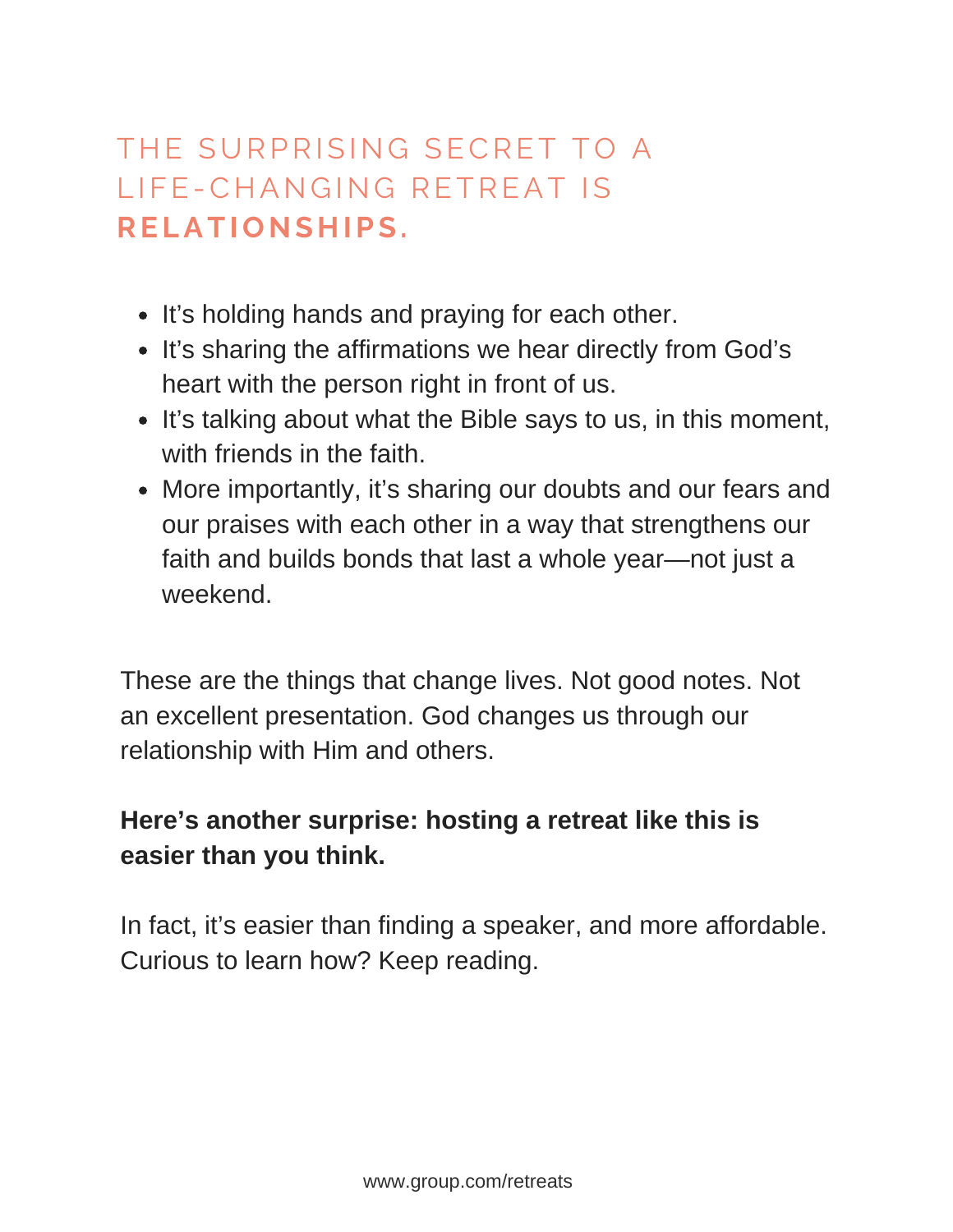## MAKE THIS RETREAT YOUR BEST YET

Retreat planning doesn't have to be a headache! With a few simple steps and a little organization, you can host a life-changing event that women will remember for years to come.

The following printable workbook includes checklists and ideas to guide you through the planning process for your next retreat. It's so simple that with these steps, plus one of Group's retreat kits, you could pull together a retreat in less than a month!

Are you ready to get started? Print and dive in today!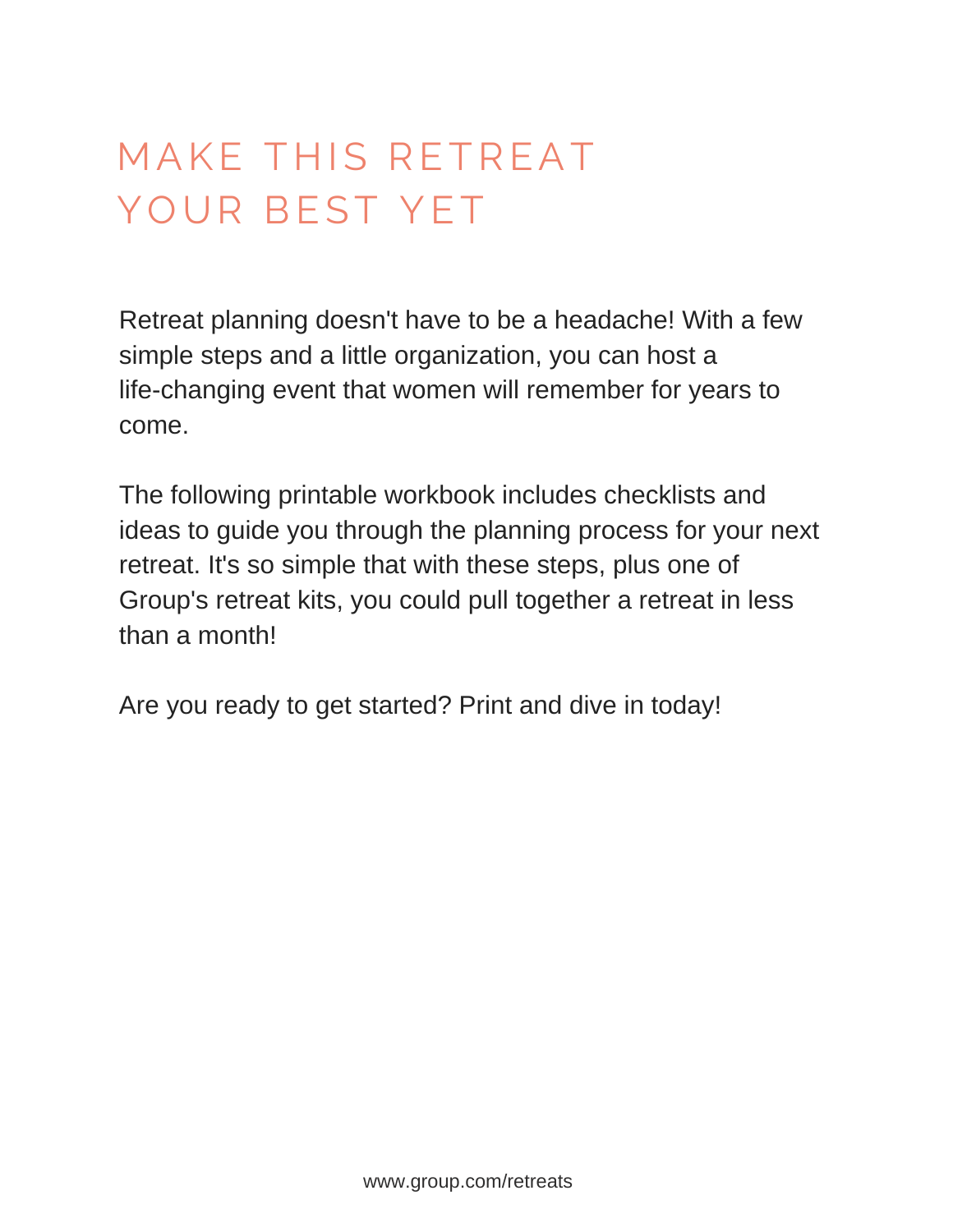## STEP ONE: PRAY

Start your retreat planning with prayer. Ask God to give you direction and favor, as well as for help gathering a team and organizing the details.

### **Bonus printable!**

Download and print these six prayers to pray over your women's retreat. Find them at the following link:

http://womensministryleader.com/6-prayers-for-your-womensretreat-free-printable/ (click or tap the link to visit the prayers now)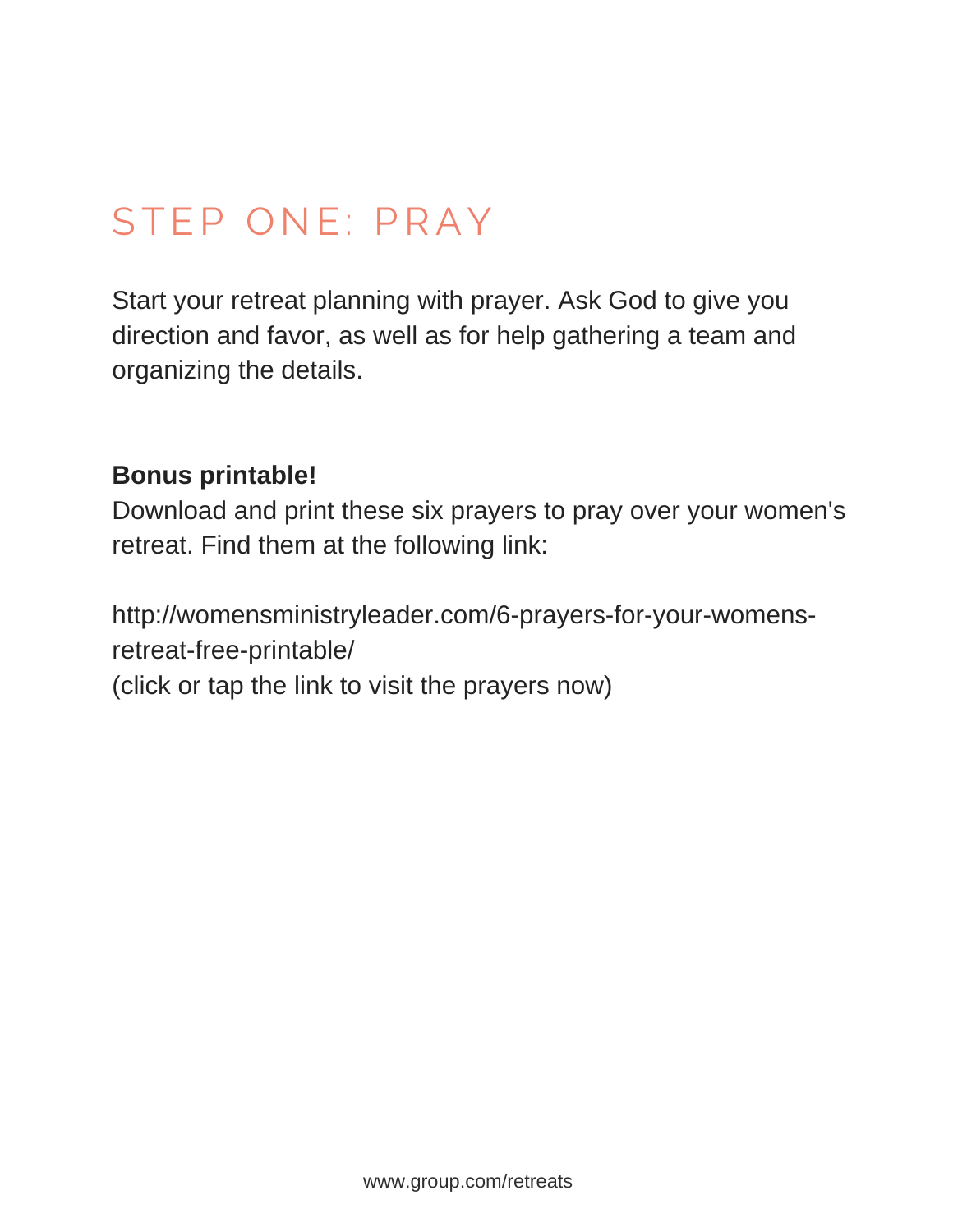# STEP TWO: GATHER YOUR TEAM

You can lead the entire retreat yourself, but it's more fun if you have even one more person doing it with you!

Write down the names of 5-10 women that you can approach for help, and then reach out to them. We suggest inviting them for coffee!

### **Tips for getting volunteers to say yes:**

Read these two helpful articles about recruiting new volunteers:

<http://womensministryleader.com/new-volunteers/> [http://womensministryleader.com/open-mouth-insert-foot-or-not/](http://womensministryleader.com/open-mouth-insert-foot-or-not)  (click or tap the links to visit the tips now)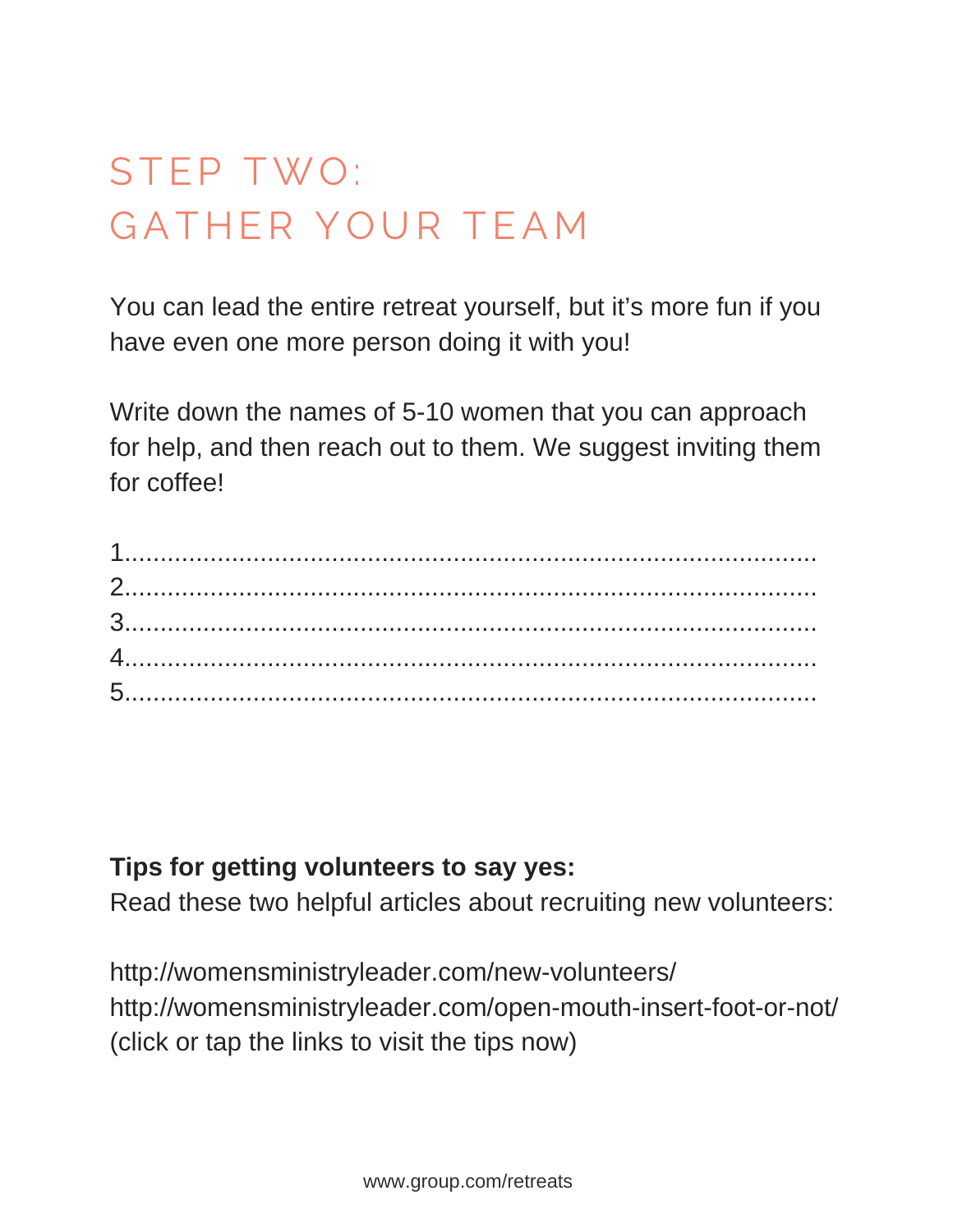# STEP THREE: DECIDE HOW LONG YOUR RETREAT WILL BE

Depending on your unique ministry and schedule, you'll want to decide whether a one-day or overnight/weekend retreat fits best for your next retreat.

There are advantages to both kinds of retreats, and you'll want to weigh the pros and cons of each option before deciding.

To help you make a decision, see the worksheets on the next two pages.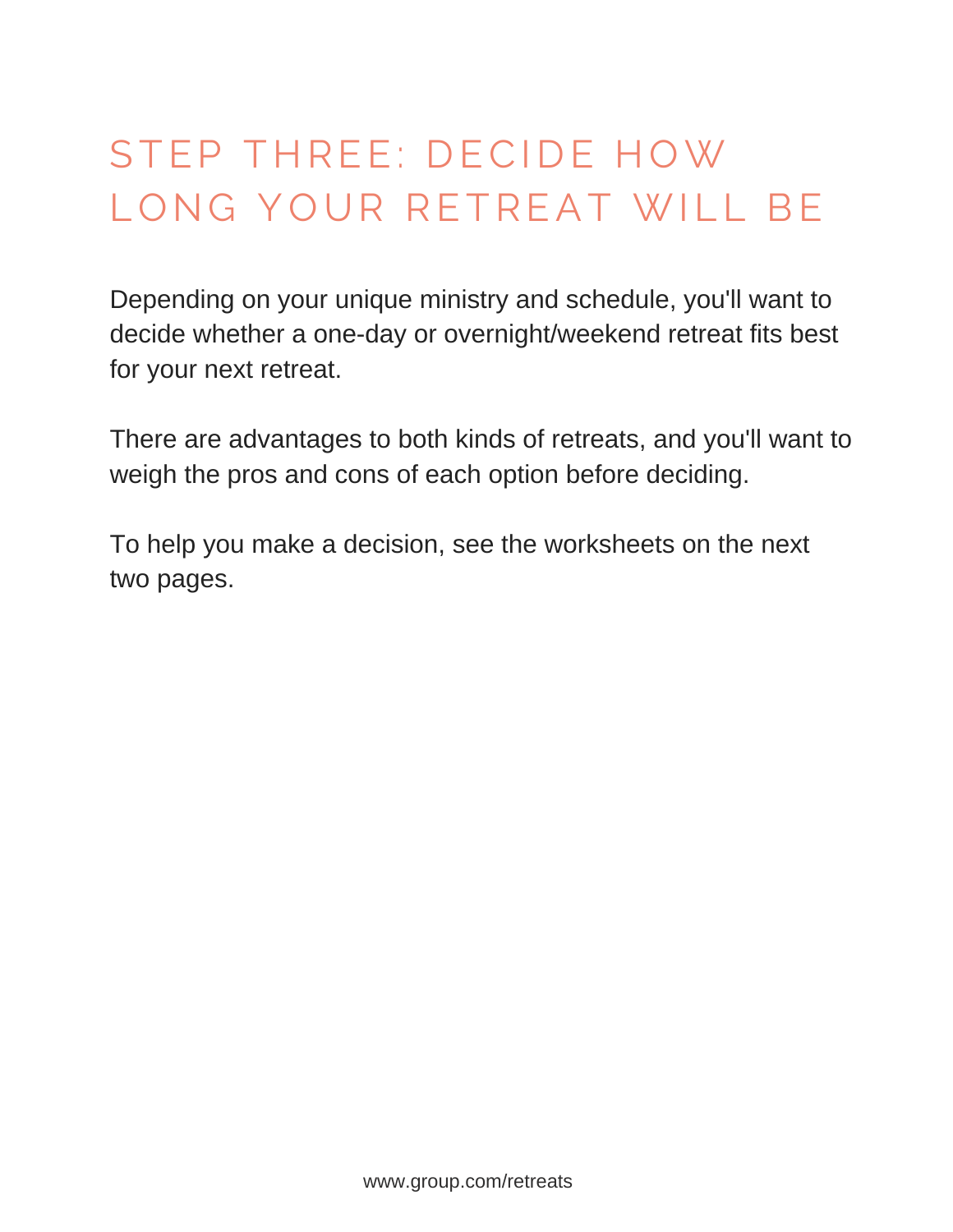## PRO/CON WORKSHEET: **OVERNIGHT/WEEKEND RETREAT**

#### **PRO**

(example) Time for deeper prayer & worship

(example) More opportunity for free time, games, socializing

**CON** 

(example) More expensive

(example) Might run into travel complications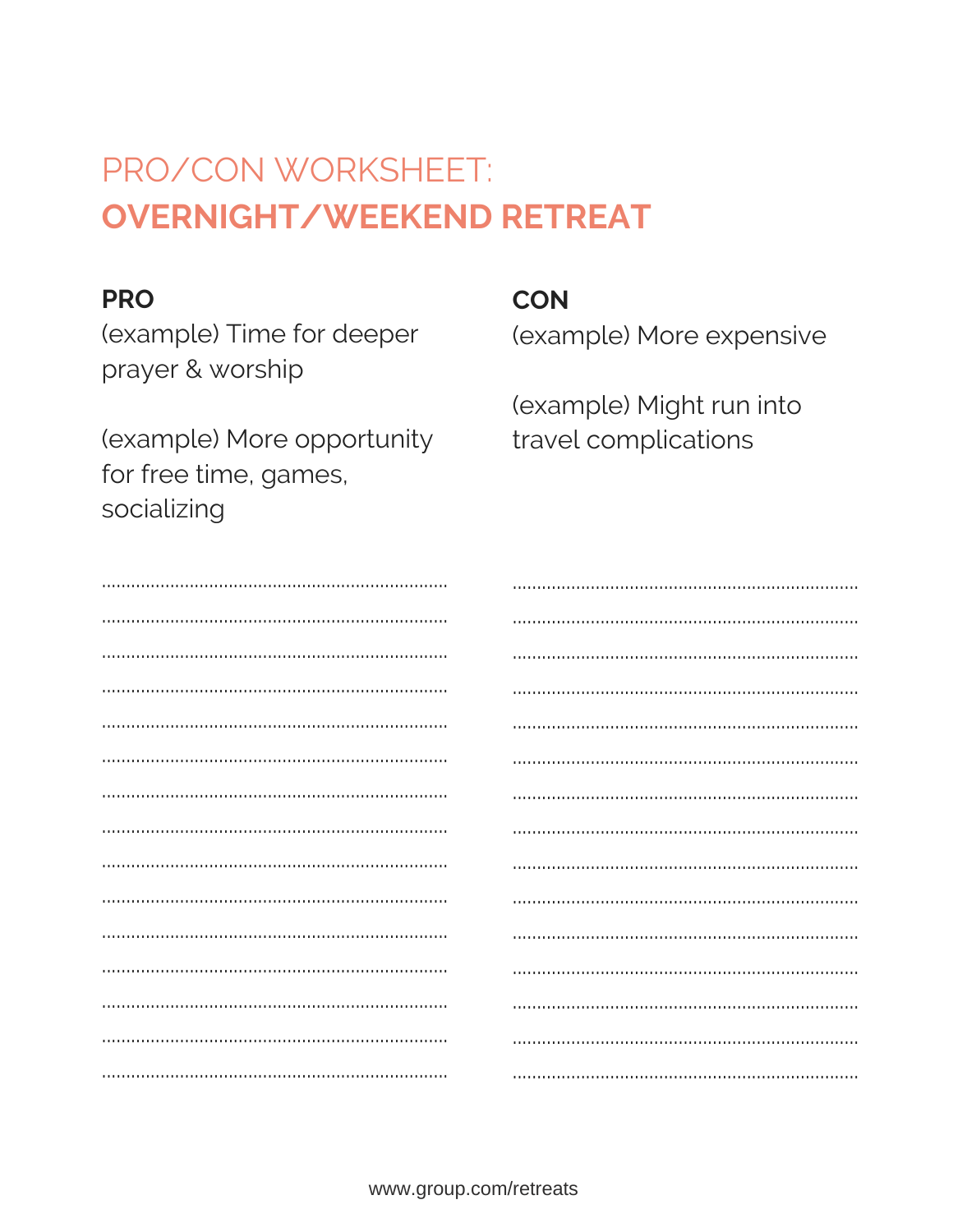### PRO/CON WORKSHEET: ONE DAY RETREAT

#### **PRO**

(example) More women will be able to attend

(example) Moms with kids are more likely to come

### **CON**

(example) Not as much time to make friendships

(example) Doesn't have a "getaway" feeling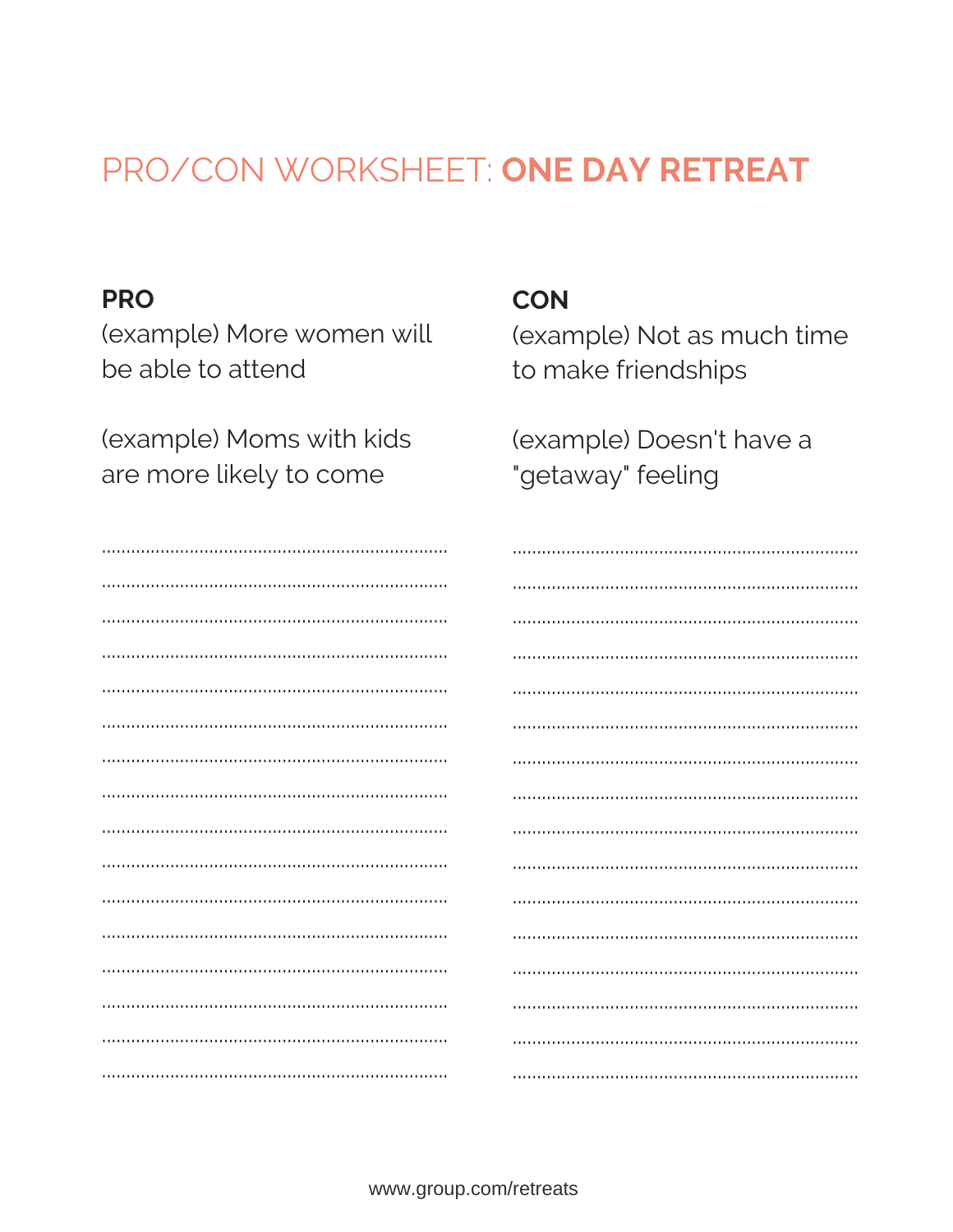## STEP FOUR: SET A DATE

Pray about a date for your retreat that is at least four weeks from today (Yes, planning a retreat in 4 weeks is possible!) and then answer the questions below.

### What are your top three date options?

### Which team members are available for your date options?

### Who will make the final decision about the date?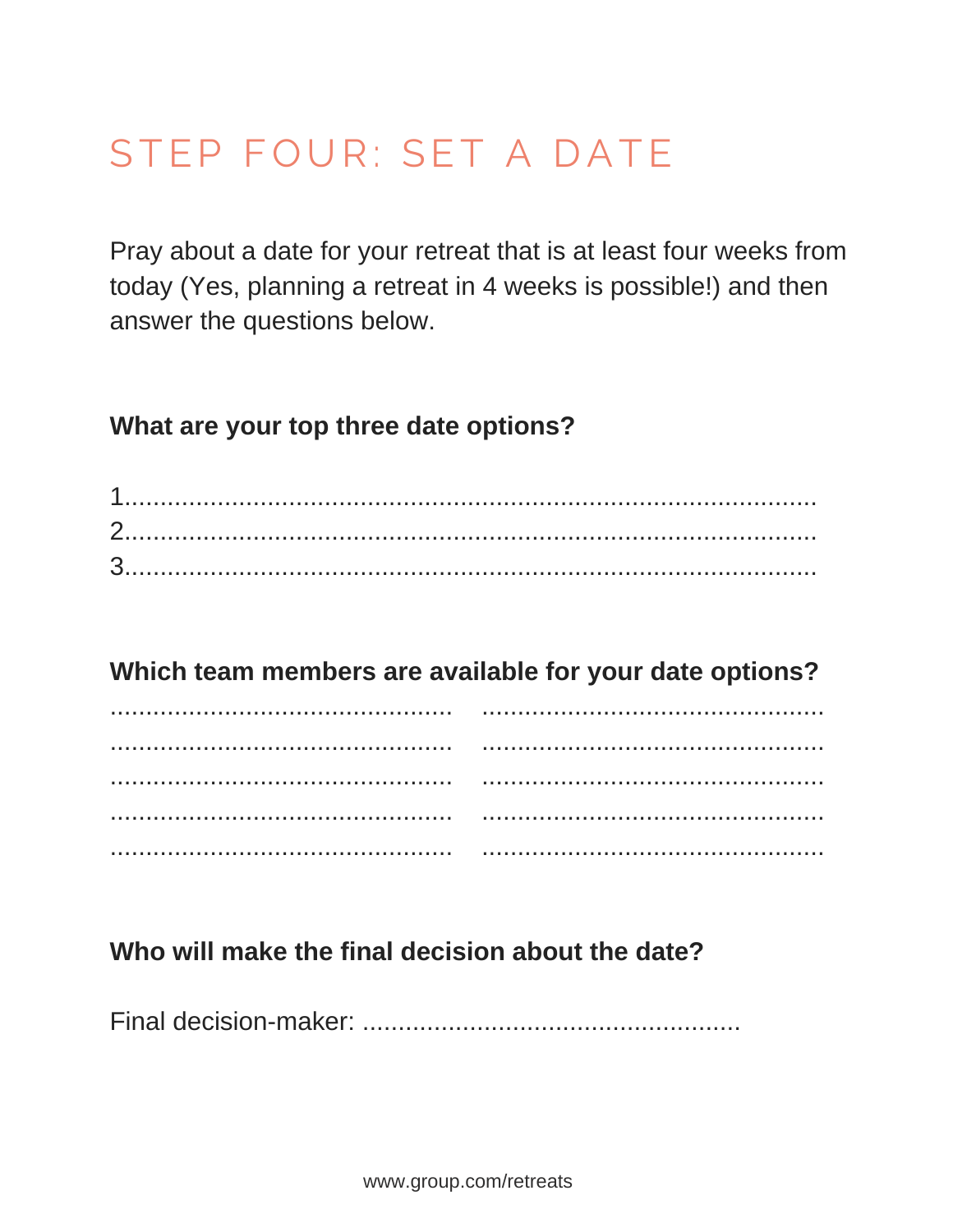# STEP FIVE: CHOOSE A LOCATION

There are several factors to consider when choosing your location, including the length of your retreat and how many women you'd like to attend. With your team, go through the pros and cons of hosting at:

- Your church
- A nearby hotel
- A cabin that 10 20 women can stay at
- A retreat center
- Other

Write out the pros and cons of your top choice before committing to it:

| <b>PROS</b>                                     | CONS |
|-------------------------------------------------|------|
|                                                 |      |
|                                                 |      |
|                                                 |      |
|                                                 |      |
|                                                 |      |
| Who will contact venues with your date options? |      |

Who will contact venues with your date options? Name: ....................................................................................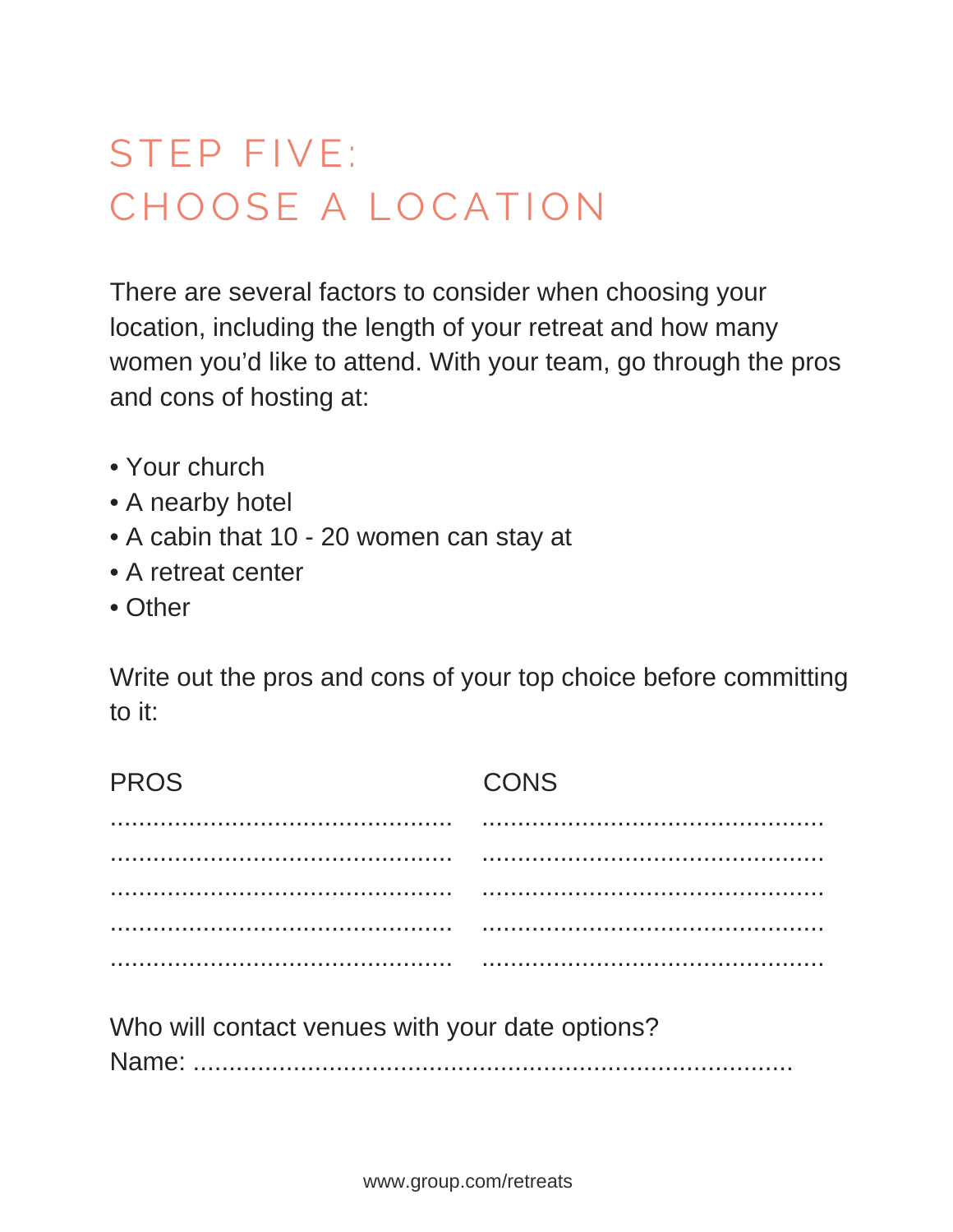## STEP SIX: ASSIGN RESPONSIBILITIES

Decide who will do what for the retreat. Here are some common assignments to consider:

\* Who will spread the word? \* Who will lead the retreat sessions? \* Who will gather supplies and decorate? \* Who will organize food? \* Who will plan extra games/activities?

### **ASSIGNMENTS:**

| Spread the word               |
|-------------------------------|
| <b>Lead retreat sessions</b>  |
| Lead worship                  |
| Gather supplies & decorations |
| Set up/decorate               |
| Plan & shop for food          |
| Plan extra games/activities   |
| Other                         |
| Other                         |
| ıth≏r                         |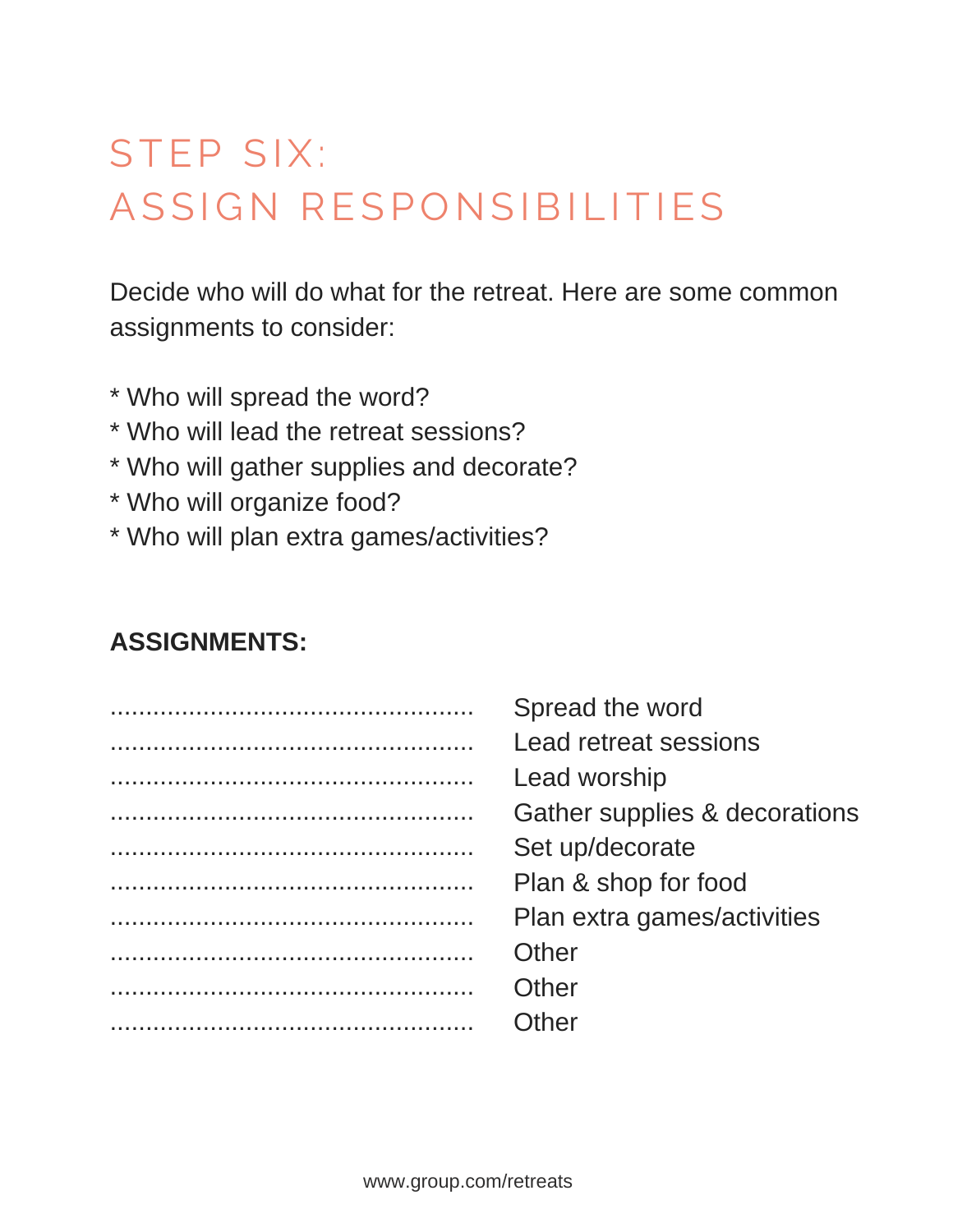# STEP SIX: START GETTING WOMEN SIGNED UP

At least one month before your retreat you'll want to start spreading the word and getting women to sign up. Here are some ideas for how to get the word out about your retreat.

### **CHECKLIST:**

- Use social media (ex. Facebook)
- Make an announcement at church
- Put an announcement in the church bulletin
- $\neg$  Make phone calls
- $\Box$  Mail personal invitations
	- Display posters at church and/or in the community

*Note: [Group's retreat kits i](http://group.com/retreats)nclude a media kit with artwork for promotional use, including a video to show at church or share on social media, artwork for a bulletin, and more.*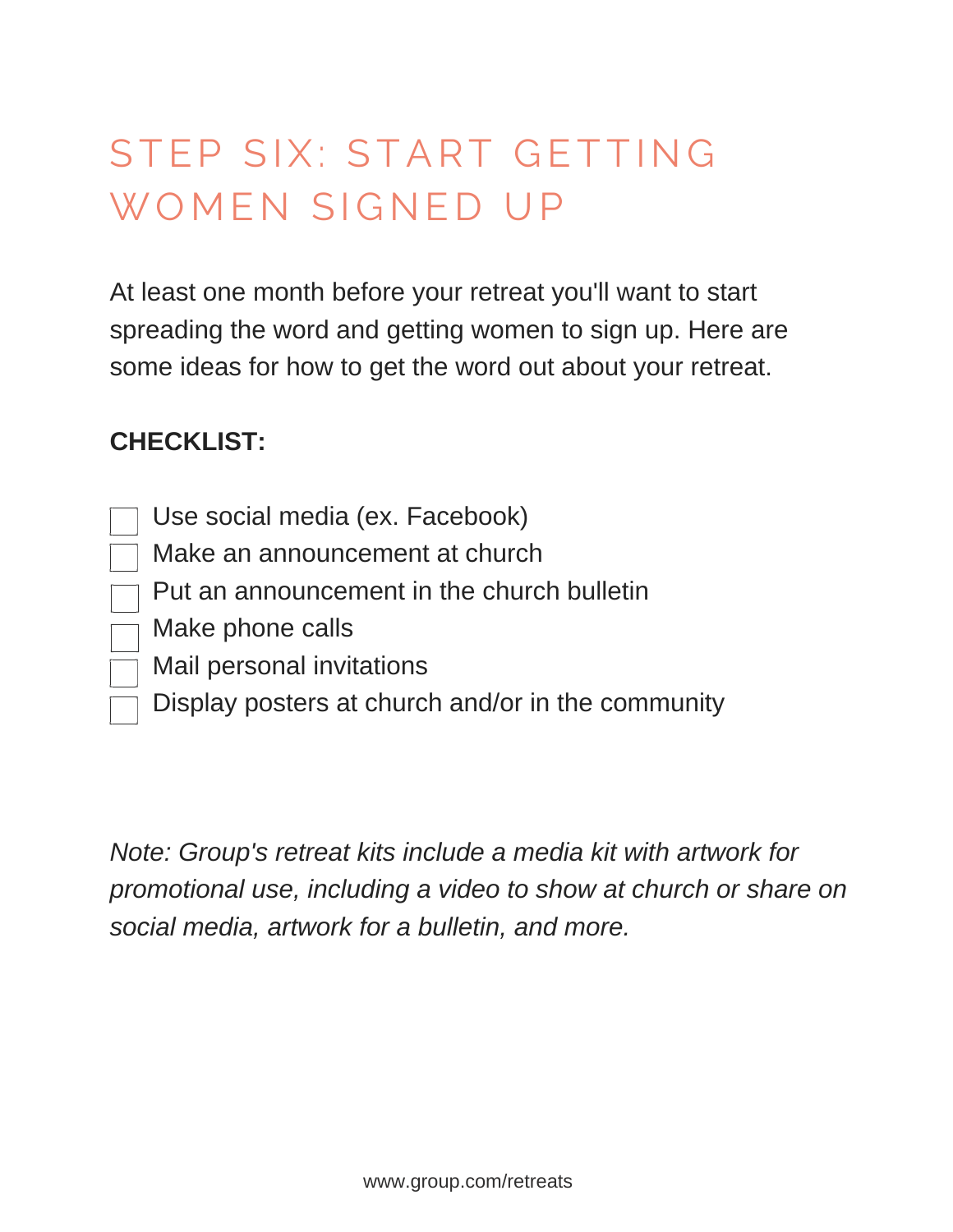## **STEP SEVEN:** ORDER RETREAT MATERIALS

You'll need to get your supply lists organized, including retreat decorations, handouts, name tags, etc. And don't forget special gift items and mementos for your guests.

| <b>SUPPLIES</b> | <b>DECORATIONS</b> |
|-----------------|--------------------|
|                 |                    |
|                 |                    |
|                 |                    |
|                 |                    |
|                 |                    |
|                 |                    |
|                 |                    |
|                 |                    |
|                 |                    |
|                 |                    |
|                 |                    |
|                 |                    |

Note: Group's retreat kits include pre-made lists for your supplies and decorations. Retreat themes also offer participant items that are customized for the retreat. And since they're priced affordably, you can really pamper your quests.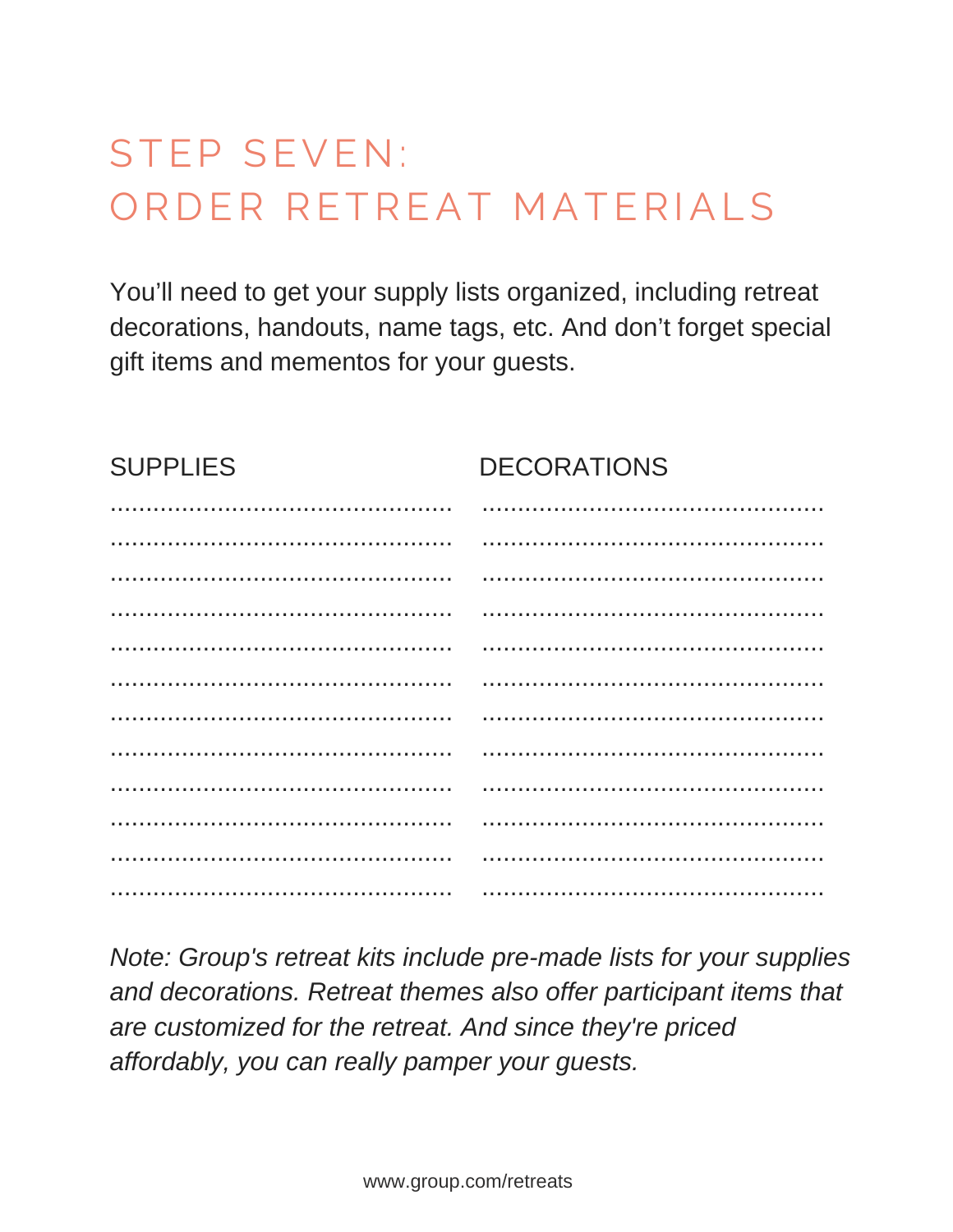# STEP EIGHT: GATHER ANY LAST-MINUTE SUPPLIES

Make sure any additional items you'll need are borrowed or purchased.

**LAST-MINUTE CHECKLIST:**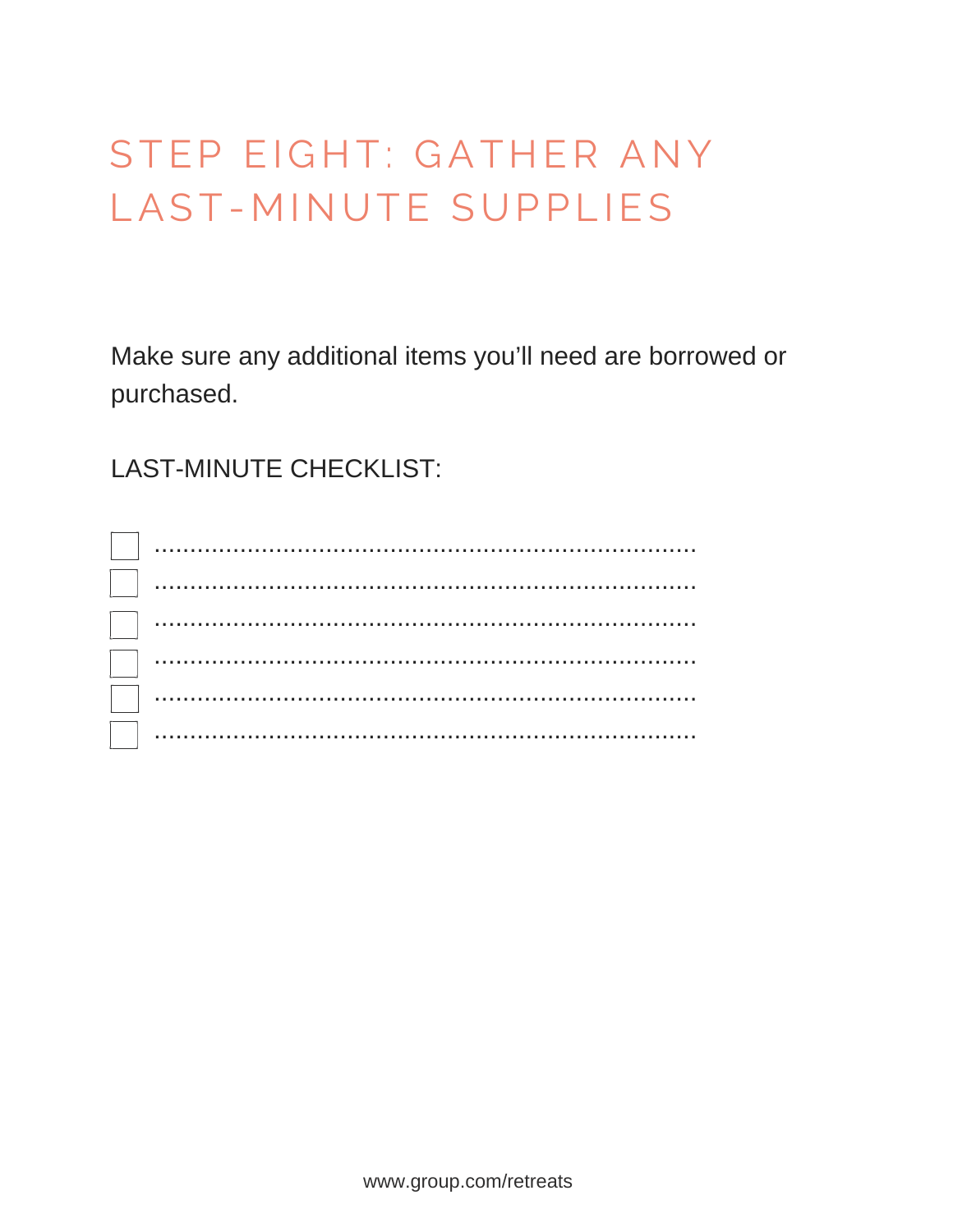# **STEP NINE:** PREPARE CHECK-IN ITEMS

Set up your welcome table. Make sure to include name tags, pens/markers, important information, extra Bibles, and participant materials.

*Note: the detailed Director Guide found in Group's retreat kits includes instructions and printable check-in items for the retreat.*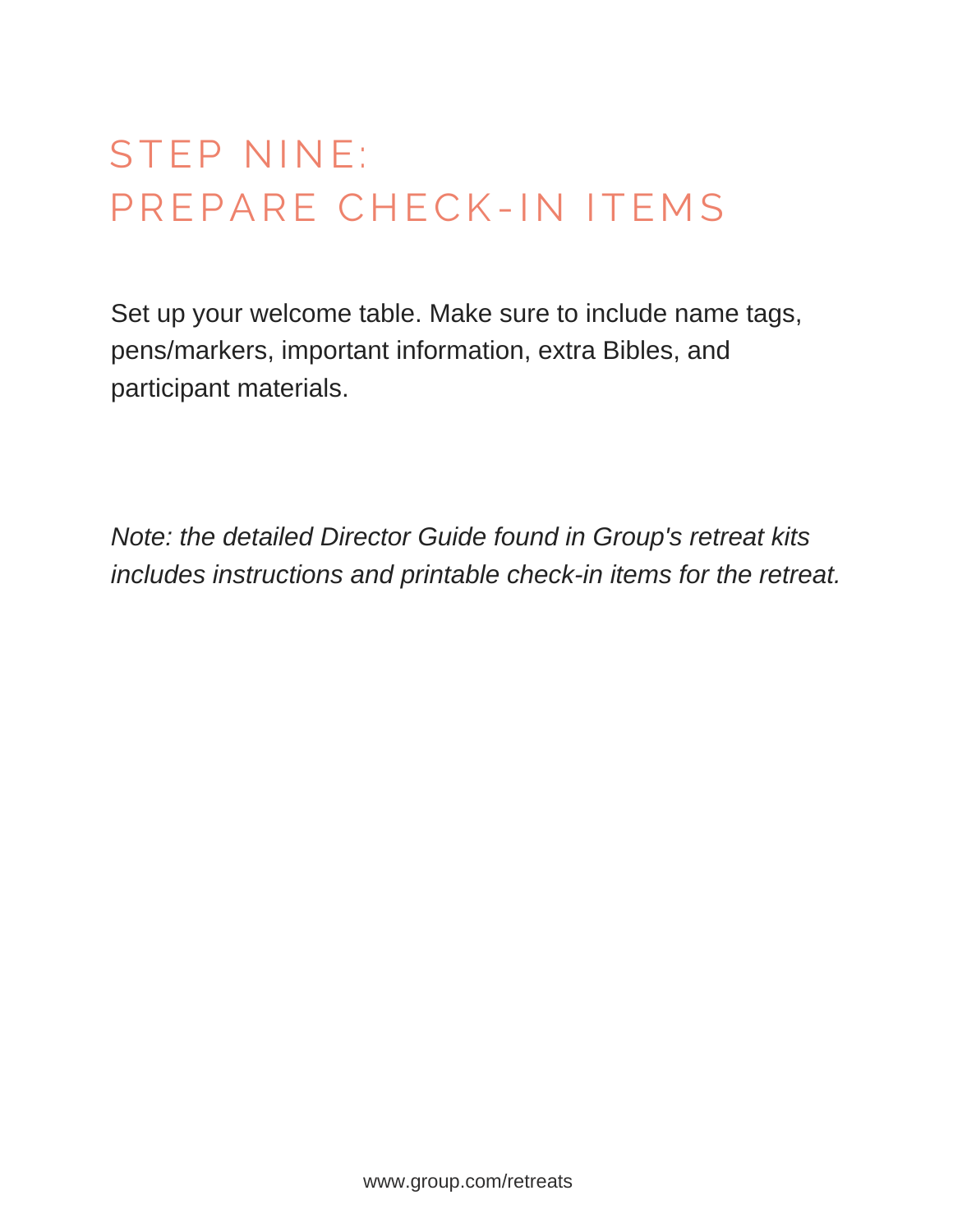## RETREAT DAY: ENJOY!

Pray! Have fun! Make friends! And watch for what God does in your midst.